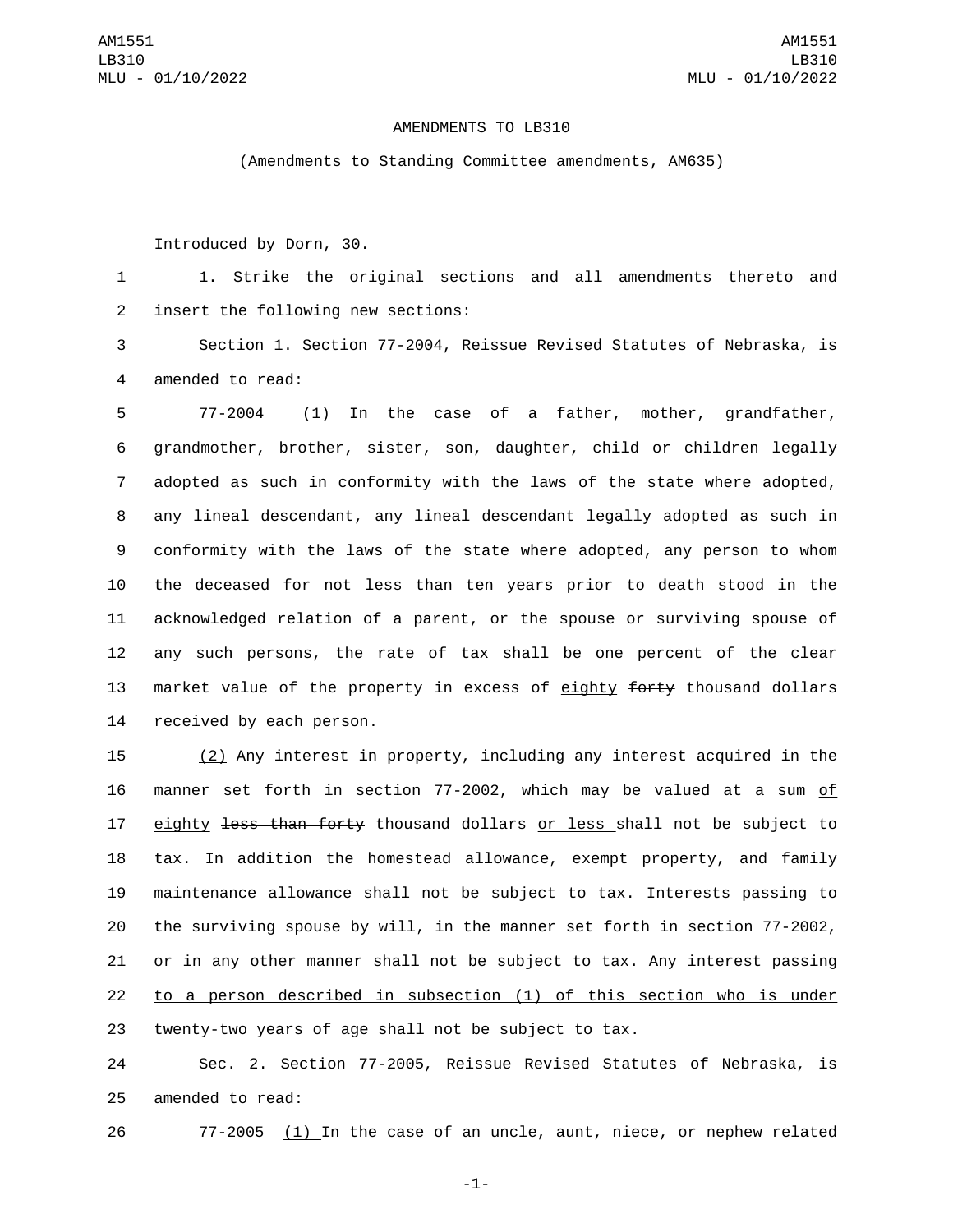1 to the deceased by blood or legal adoption, or other lineal descendant of 2 the same, or the spouse or surviving spouse of any of such persons, the 3 rate of tax shall be thirteen percent of the clear market value of the 4 property received by each person in excess of thirty fifteen thousand 5 dollars.

6 (2) If the clear market value of the beneficial interest is thirty 7 fifteen thousand dollars or less, it shall not be subject to tax.

8 Sec. 3. Section 77-2006, Reissue Revised Statutes of Nebraska, is 9 amended to read:

10 77-2006 (1) In all other cases the rate of tax shall be eighteen 11 percent on the clear market value of the beneficial interests in excess 12 of twenty ten thousand dollars. Such rates of tax shall be applied to the 13 clear market value of the beneficial interests in excess of twenty ten 14 thousand dollars received by each person.

15 (2) If the clear market value of the beneficial interest is twenty 16 ten thousand dollars or less, it shall not be subject to any tax.

17 Sec. 4. Section 77-2040, Reissue Revised Statutes of Nebraska, is 18 amended to read:

 77-2040 Sections 77-2002 to 77-2004 and 77-2102 shall become operative on December 31, 1982, and shall apply to all property which passes from a decedent dying after such date. Sections 77-2001, 77-2032, and 77-2106 shall become operative on July 17, 1982. The changes made in sections 77-2004 to 77-2006 by Laws 2007, LB 502, apply to all property which passes from a decedent dying on or after January 1, 2008. The changes made to section 77-2010 by Laws 2007, LB 502, apply to decedents 26 dying on or after January 1, 2008. The changes made in sections 77-2004, 77-2005, and 77-2006 by this legislative bill apply to all property which passes from a decedent dying on or after January 1, 2023.

29 Sec. 5. Each personal representative of an estate shall, upon the 30 distribution of any proceeds from an estate, submit a report regarding 31 inheritance taxes to the county treasurer of the county in which the

-2-